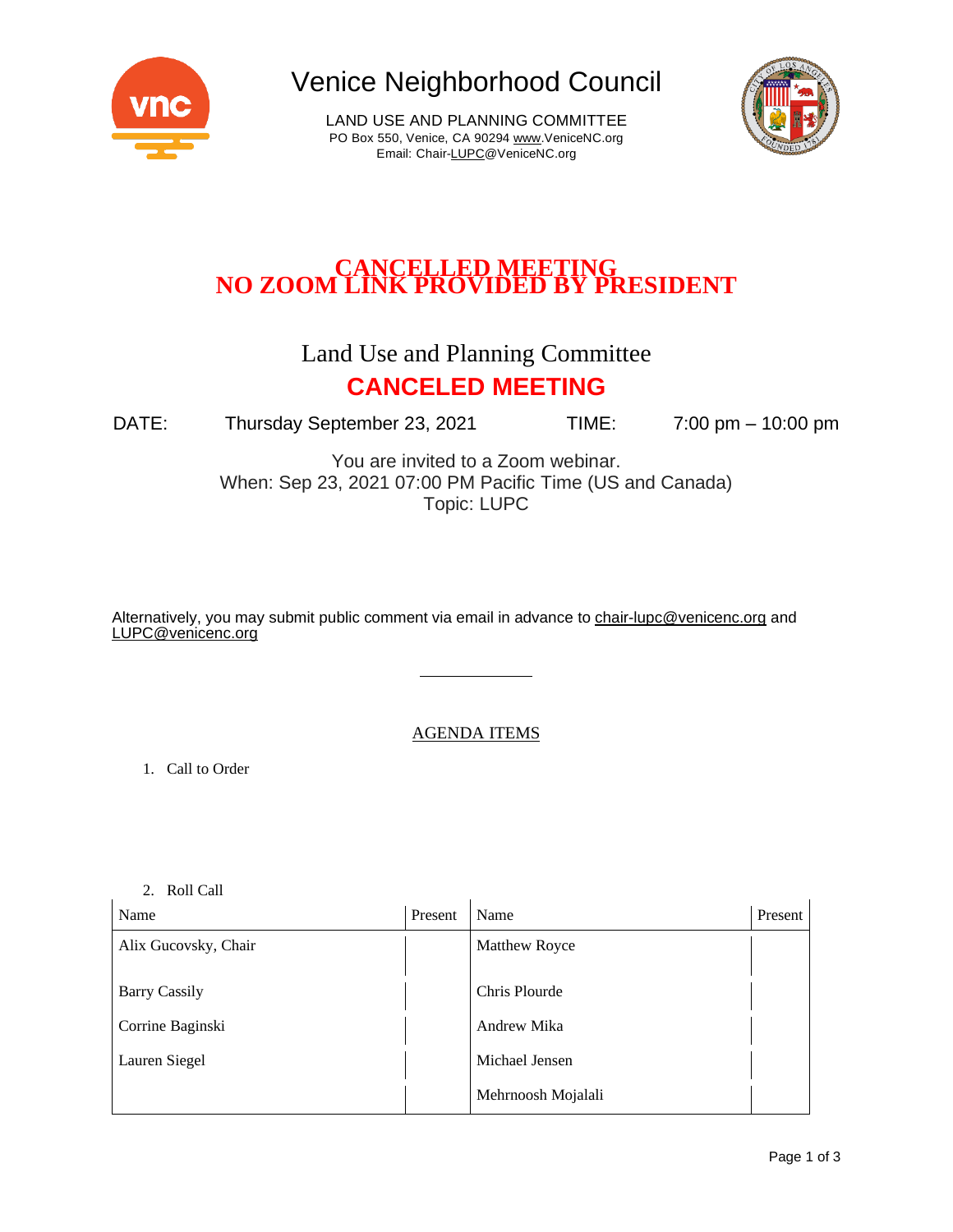## Venice Neighborhood Council

LAND USE AND PLANNING COMMITTEE PO Box 550, Venice, CA 90294 [www.VeniceNC.org](http://www.venicenc.org/) Email: Chai[r-LUPC@VeniceNC.org](mailto:LUPC@VeniceNC.org)

3. Approval of Minutes-- --see draft minutes for September 2, 2021, at: http://venicenc.org/land-usecommittee.php

- 4. Approval of Agenda
- 5. LUPC members to declare any conflicts of interest or ex-parte communications relating to items on this meeting's agenda
- 6. Chair's Report
- 7. CNC Reports
- 8. General Public Comment on non-agendized items related to Land Use and Planning 15 minutes
- 9. CASES FOR REVIEW

**BOARD MEETINGS: The Venice Neighborhood Council holds its regular meetings on the third Tuesday of the month and may also call any additional required special meetings in accordance with its Bylaws and the Brown Act. All are welcome to attend.** 

**TRANSLATION Services: Si requiere servicios de traducción, favor de notificar a la oficina 3 días de trabajo (72 horas) antes del evento. Si necesita asistencia con esta notificación, por favor llame a nuestra oficina 213.473.5391.** 

**PUBLIC ACCESS OF RECORDS:** *In compliance with Government Code section 54957.5* **the agenda and** *non-exempt writings that are distributed to a majority or all of the board members in advance of* **regular and special meetings** *may be viewed* **at Beyond Baroque (681 Venice Blvd), the Venice Library (501 S. Venice Blvd), and the VNC website (http://www.venicenc.org),** *or at the scheduled meeting. For a copy of any record related to an item on the agenda, please contact communications@venicenc.org. You can also receive our agendas via email by subscribing to L.A. City's Early Notification System at: www.lacity.org/yourgovernment/government-information/subscribe-meetings-agendas-and-documents/neighborhood* 

**PUBLIC INPUT AT NEIGHBORHOOD COUNCIL MEETINGS: The public is requested to fill out a "Speaker Card" to address the VNC Land Use & Planning Committee on any agenda item before it takes action on an item. Comments from the public on agenda items will be heard only when the respective item is being considered. Comments from the public on other matters not appearing on the agenda that are within the Neighborhood Council jurisdiction will be heard during the General Public Comment period. Please note that under the Brown Act, the Neighborhood Council is prevented from acting on a matter that you bring to its attention during the General Public Comment period; however, the issue raised by a member of the public may become the subject of a future Neighborhood Council meeting. Public comment is limited to 1 minute per speaker, unless adjusted by the presiding officer.** 

**POSTING:** *In compliance with Government Code section 54957.5, non-exempt writings that are distributed to a majority or all of the board members in advance of a meeting may be viewed at Beyond Baroque, 681 Venice Blvd; Venice Public Library, 501 S. Venice Blvd; and at our website by clicking on the following link: www.venicenc.org, or at the scheduled meeting.* **You can also receive our agendas via email by subscribing to L.A. City's Early Notification System at** 

**www.lacity.org/your-government/government-information/subscribe-meetings-agendas-and-documents/neighborhood.** *In addition, if you would like a copy of any record related to an item on the agenda, please contact secretary@venicenc.org.*